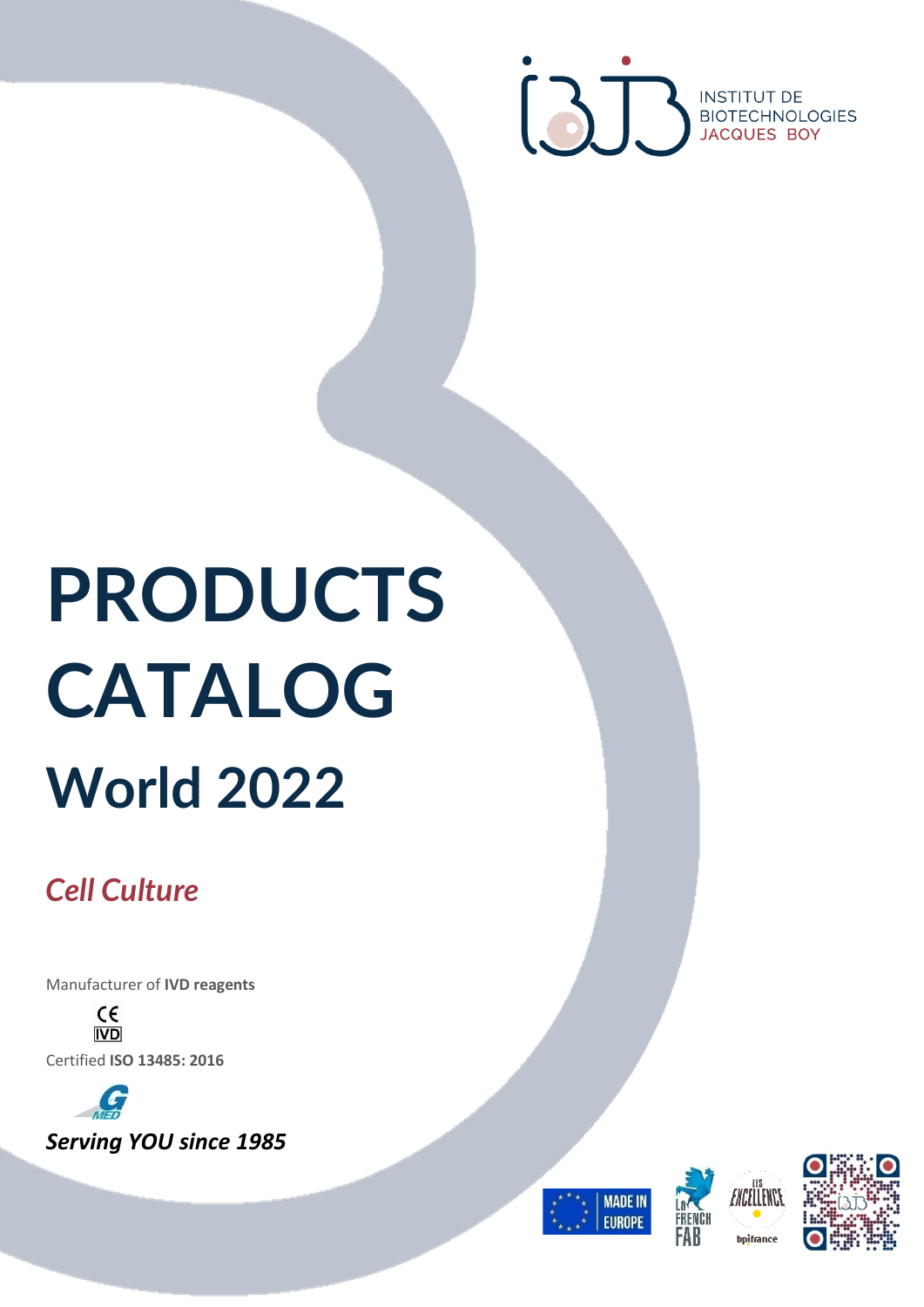Carefully read the instructions on the label and/or the reagents' operating instructions and in the system operating manuals.

*All our products are guaranteed with regard to their properties and qualities indicated in the instructions for use. IBJB declines all responsibility if the products are used for other purposes.*

Find the list of current notices on **[www.ibjb.fr](https://www.ibjb.fr/en/customer/documentation)**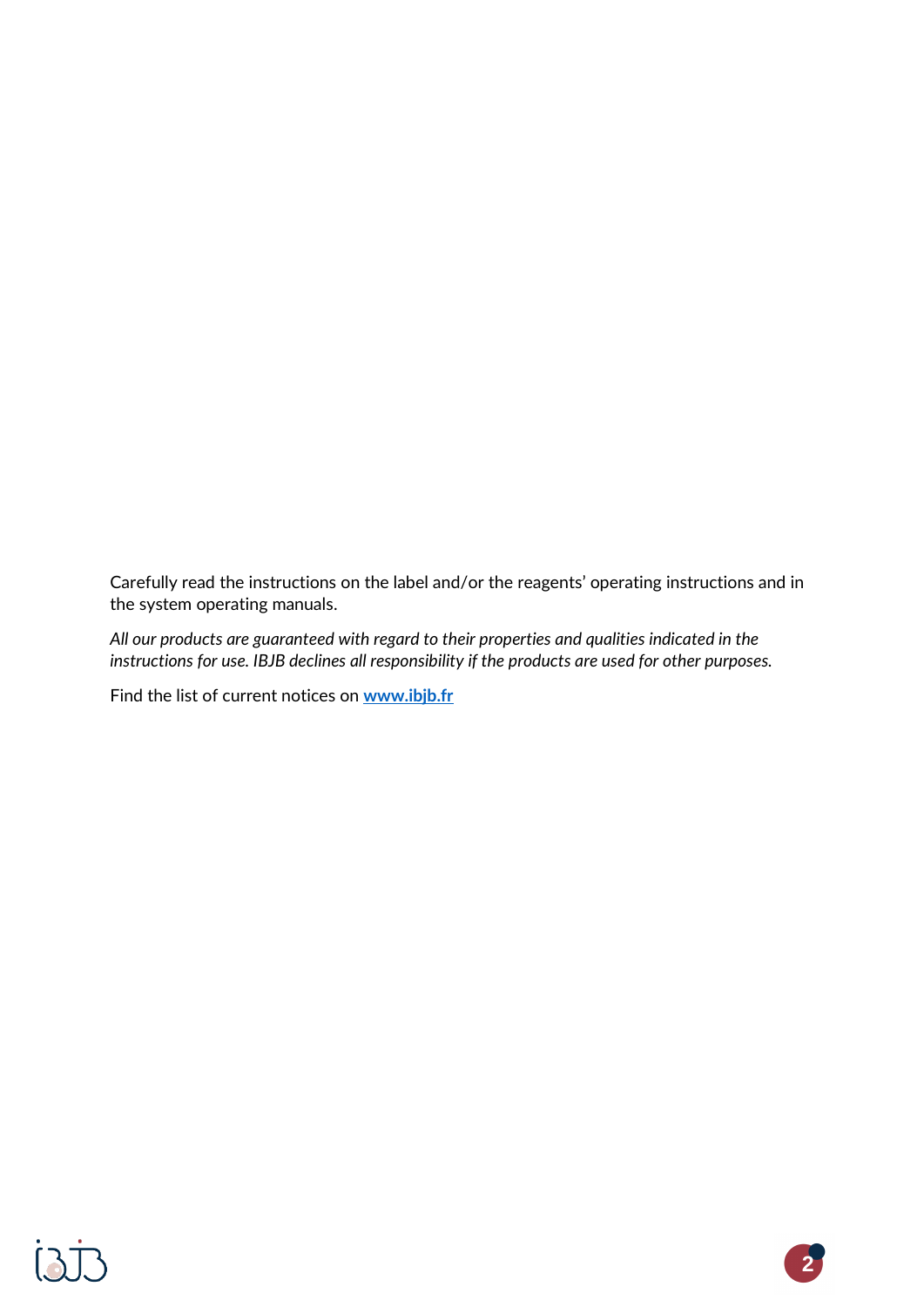### **L'Institut de Biotechnologies Jacques Boy**

Founded in 1985, Institut de Biotechnologies Jacques Boy is today a historical and essential player in blood grouping. Based in Reims, 45 minutes from Paris, IBJB **designs, manufactures and markets Medical Devices for In Vitro Diagnostic (IVD-MD)** manufactured in France, intended for immunohematology and molecular biology.

IBJB focuses its strategy on **innovation** in response to the specific and evolving needs of customers, users and patients. Constantly monitoring scientific progress, its multidisciplinary teams provide a global approach through **applied research and project valorisation** in partnership with both academic structures and manufacturers. By focusing on **synergies** internally and externally, it puts its knowledge and know-how at the service of public health, especially the health of the **pregnant woman and her future child**.

**Certified ISO 13485: 2016** and labeled Bpi Excellence, IBJB puts confidence at the heart of its activities and dedicates its daily expertise to your own projects and issues.



#### **Need a reagent or product that does not appear in this catalog?**

Eager to respond in the most responsive way to our customers, we focus our efforts on the products most necessary to their daily needs and adapted to their constraints.

That's why our annual catalog and our product range are subject to **a selection and evolution work constantly reviewed**. Doing this, we ensure that medical **laboratories, whatever public or private, distributors and users**, can profit from the **last novelties** and work in **a serene way**, no matter the constantly emerging means and constraints. Our permanent focus remains the **well-being of their patients**.

**So, if you are looking for a product** which does not appear in this catalog (in immunohematology in particular but also in connection with our other product range and expertise), in a packaging not proposed here (in bulk for instance), with specific characteristics (foreign markets), or even if you want to distribute our products, **do not hesitate to contact our sales team:**

#### **[contact@ibjb.fr](mailto:contact@ibjb.fr)**



«*To me, research means methodically observing the world around us to better know and understand it. It is bringing together our knowledges to draw conclusions and innovative applications originating new tools, to the greater benefit of the humanity and its well-being*. »

**Dr Marc MENU, CEO of IBJB**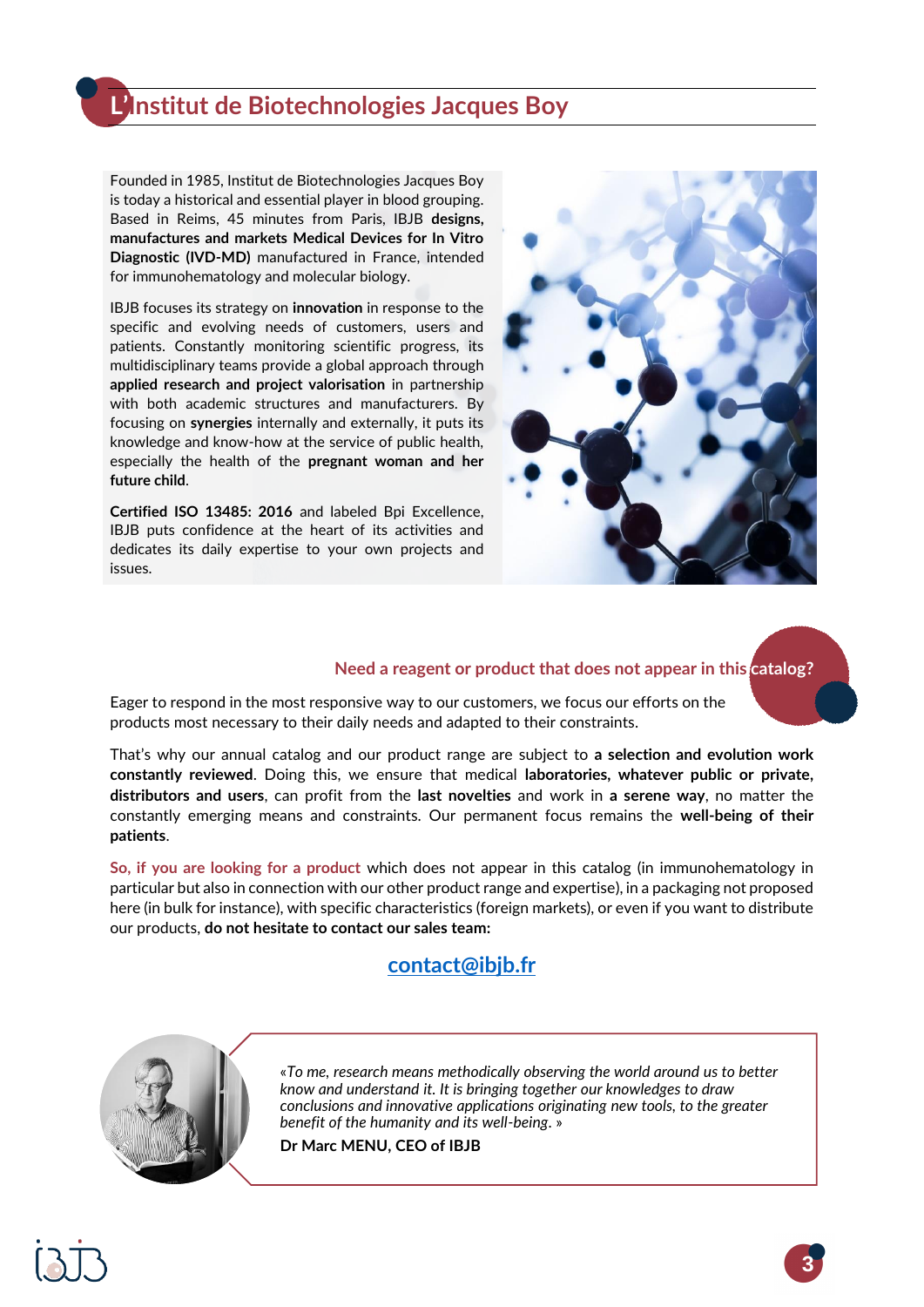## **Summary of our expertise**

| <b>CELL CULTURE FOR RESEARCH USE ONLY (RUO)</b> | Page 5           |
|-------------------------------------------------|------------------|
| Human sera<br>Collagen                          | Page 5<br>Page 5 |
| <b>CONTACT US</b>                               | Page 6           |

*Please carefully read the instructions on the labeling and / or the reagent instructions for use and / or the system manuals. List of notices in force on [www.ibjb.fr](http://www.ibjb.fr/)*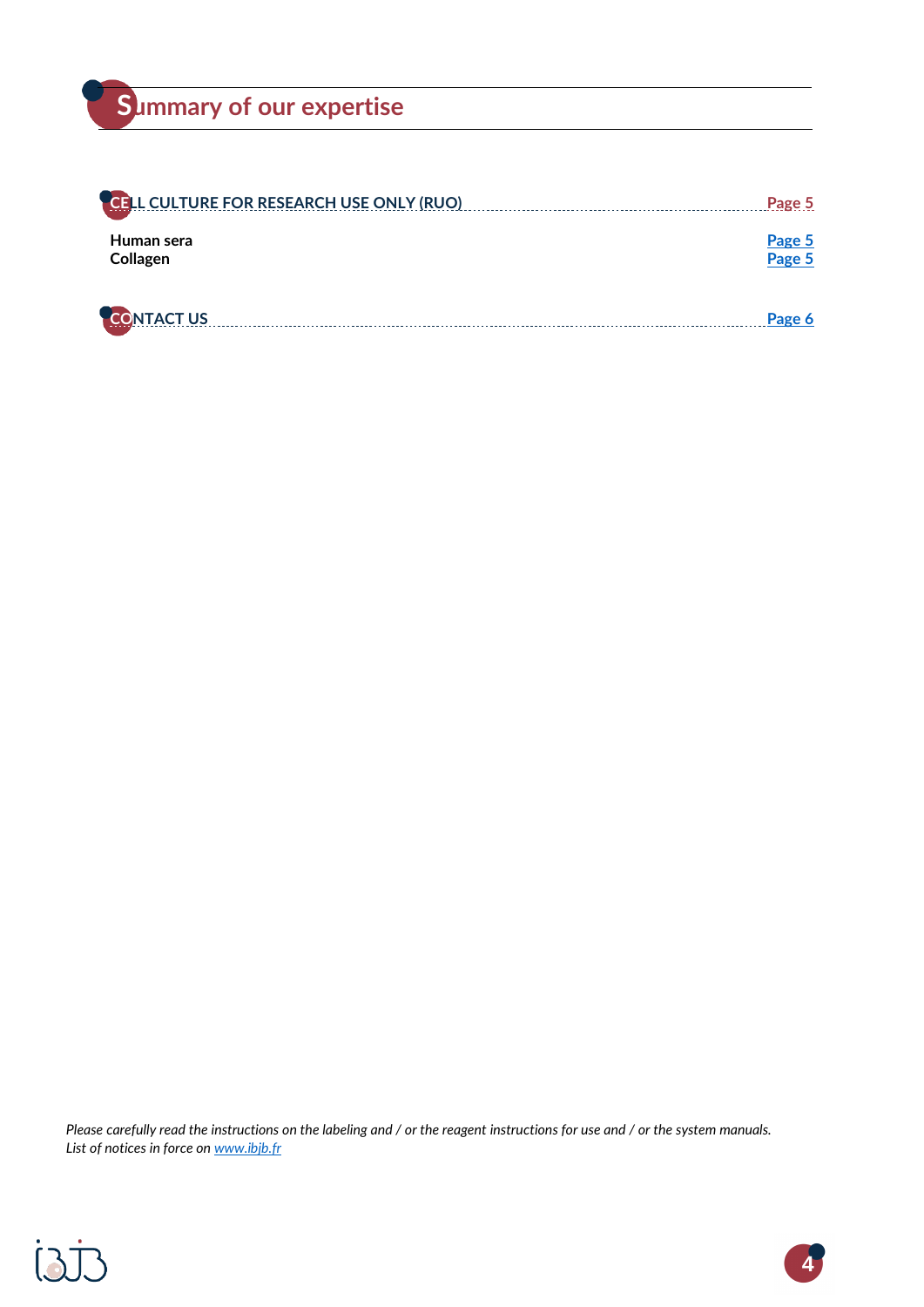# <span id="page-4-0"></span>**CELL CULTURE FOR RESEARCH USE ONLY (RUO)**

| Designation                                        | Conditioning    | Ref.      |
|----------------------------------------------------|-----------------|-----------|
| HUMAN SERA (for France and the CE zone only)       |                 |           |
| <b>AB Group</b>                                    | Bag             | 201021231 |
| AB Group inactivated with heat (frozen)            | $100$ ml        | 201021334 |
| <b>ADHERENCE FACTORS</b>                           |                 |           |
| Type I rat collagen 2 mg/ml<br>in acetic acid 0,1% | 20 ml           | 207050257 |
| Type I rat collagen 3 mg/ml<br>in acetic acid 0,1% | 20 <sub>m</sub> | 207050357 |